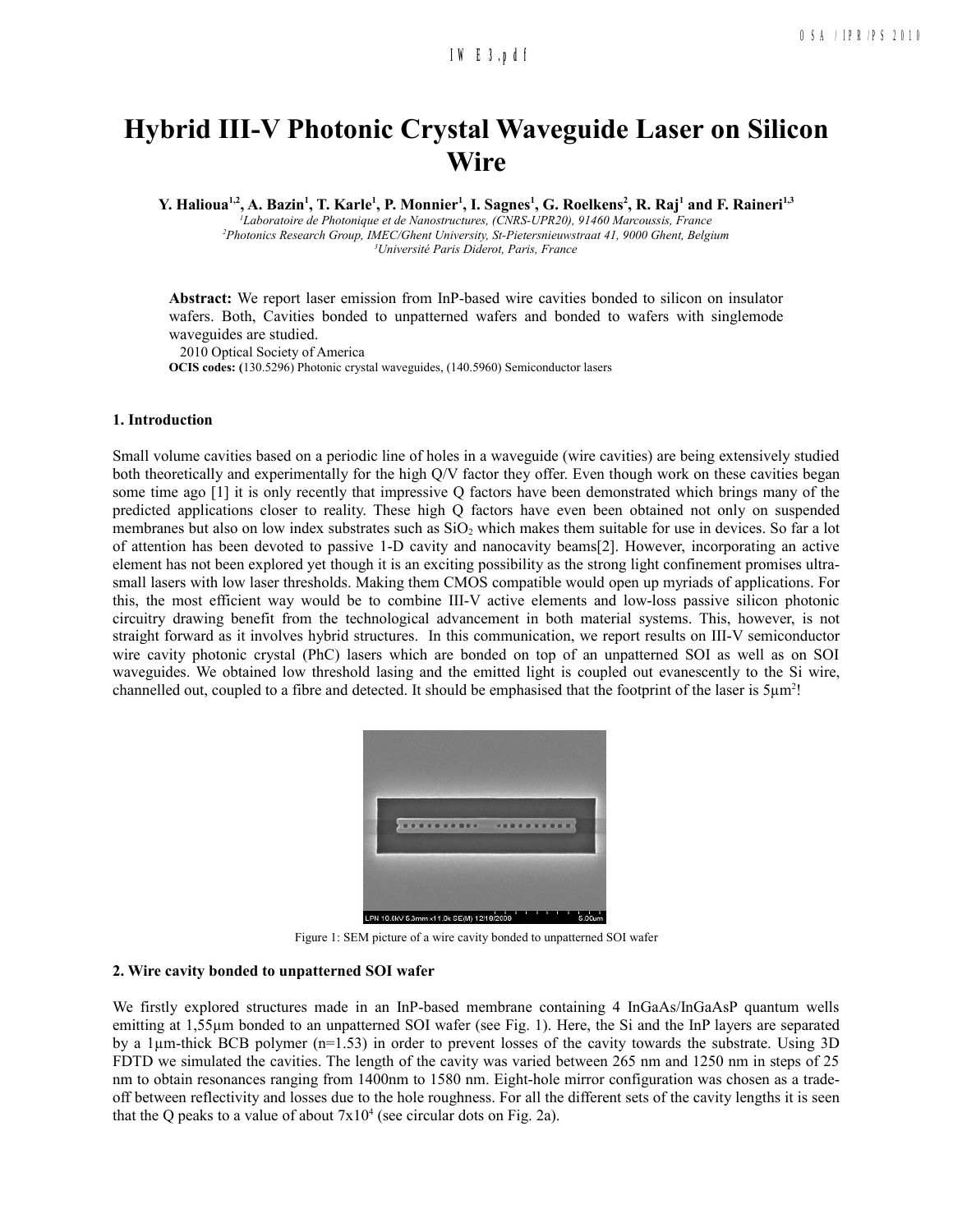

Figure 2: a) Resonant wavelength vs length of cavity.. b) Q factor and laser threshold vs cavity length. Blue round dots are 3D FDTD calculations results and triangular red dots experimenal ones in both figures,

We measured at room temperature the light emitted under optical pumping. The samples are surface pumped using 50X IR long working distance objective. The laser source used for pumping is a diode laser that we modulate so that it produces 10ns pulses at 200kHz repetition rate, the characteristics being chosen so as to minimise heating. The wavelength of the diode laser is at 808nm. This NIR pump is absorbed by each of the semiconductor materials, InP, InGaAs QWs and their InGaAsP barriers. The light emission around 1.5µm from the III-V PhC is collected by the very same objective, is separated from the pump by a dichroic mirror and is analysed using a spectrometer equipped with a cooled InGaAs photodiode array. Experimentally, laser emission was demonstrated for various cavity lengths and consequently various wavelengths. The wavelength of emission matches very well with the simulation results (Fig. 2a). Threshold of the lasers are around 1.5 mW external power. Taking into account the length of the cavity and gain at different wavelengths, we compared thresholds for various cavities. We observe that the thresholds match beautifully with the curve of Q extracted from modelling (Fig 2b).



Figure 3, a) Schematic of the wire cavity bonded on SOI waveguide. b) Light-Light curve for the wire cavity laser out of the SOI wire

## **3. Wire cavity laser integrated on SOI waveguides**

We then study laser emission from samples bonded to SOI waveguides. The sample is depicted in Fig. 3a, the lower